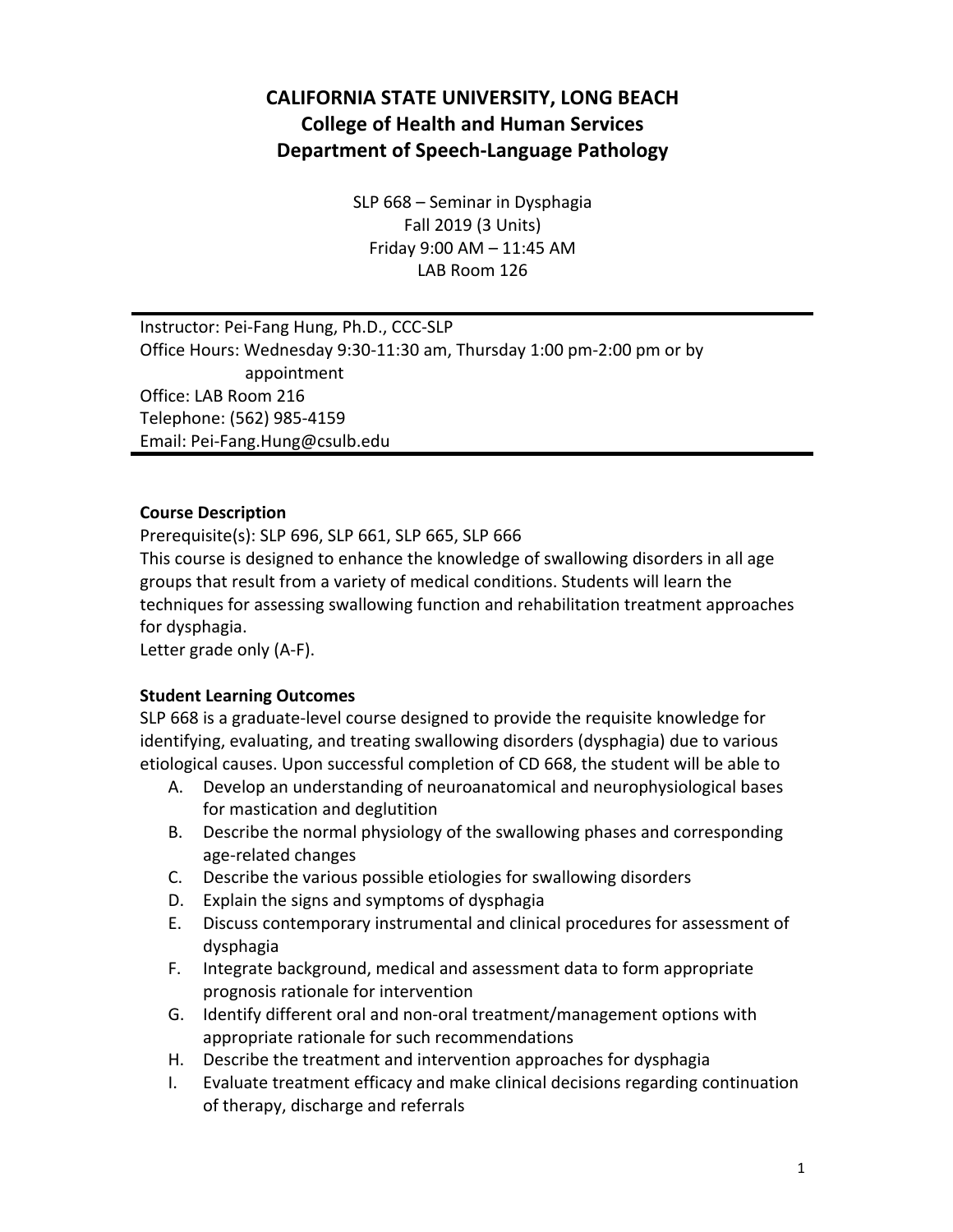- J. Generate collaborative, client/patient-centered intervention plans and understand how to work on interdisciplinary/ interprofessional teams
- K. Integrate professional/ethical considerations regarding compliancy and mortality, as well as reimbursement issues in service delivery of swallowing disorders
- L. Discuss how cultural and linguistic variables may influence the clinical decisionmaking processes in rehabilitation and management for swallowing disorders.
- M. Access and evaluate information sources and research evidence to support decisions on assessment and intervention of swallowing disorders

### **Certification Standards**

Satisfactory completion of SLP 668 is intended to assist students in meeting the following knowledge and skill sections of the American Speech-Language-Hearing Association (ASHA) Standards for the Certificate of Clinical Competence in Speech-Language Pathology, effective January  $1<sup>st</sup>$ , 2020. Upon completion, students will meet all of the following standards for ASHA certification as a speech-language pathologist, California licensing requirements for speech-language pathologist, and the requirements of California Commission on Teaching Credentialing for Speech-Language Pathology Services Credential.

*Standard IV-C*: The applicant must have demonstrated knowledge of communication and swallowing disorders and differences

- *Standard IV-D*: The applicant must have demonstrated current knowledge of the principles and methods of prevention, assessment, and intervention for people with communication and swallowing disorders.
- *Standard IV-F*: The applicant must have demonstrated knowledge of processes used in research and of the integration of research principles into evidence-based clinical practice.
- *Standard IV-G*: The applicant must have demonstrated knowledge of contemporary professional issues.

|                                       | Exams | <b>Case Studies</b> | <b>Simulation</b> | In-Class          |
|---------------------------------------|-------|---------------------|-------------------|-------------------|
|                                       |       |                     | <b>Assignment</b> | <b>Discussion</b> |
| <b>3.1.1B Professional Practice</b>   |       |                     |                   |                   |
| <b>Competencies</b>                   |       |                     |                   |                   |
| Accountability                        | x     | x                   | x                 | x                 |
| • Understand the various models of    |       |                     |                   |                   |
| delivery of speech-language services  |       |                     |                   |                   |
| <b>Effective Communication Skills</b> | x     | x                   | X                 | x                 |
| • Use all forms of expressive         |       |                     |                   |                   |
| communication                         |       |                     |                   |                   |
| Clinical Reasoning                    |       | X                   | X                 | x                 |
| • Use valid scientific evidence in    |       |                     |                   |                   |
| decision-making regarding             |       |                     |                   |                   |
| assessment and intervention           |       |                     |                   |                   |
| Evidence-Based Practice               | x     | x                   | x                 | x                 |
| • Critically evaluate information     |       |                     |                   |                   |
| sources and applies that information  |       |                     |                   |                   |
| to appropriate populations            |       |                     |                   |                   |

# **CAA Standard 3.0B Curriculum in Speech-Language Pathology**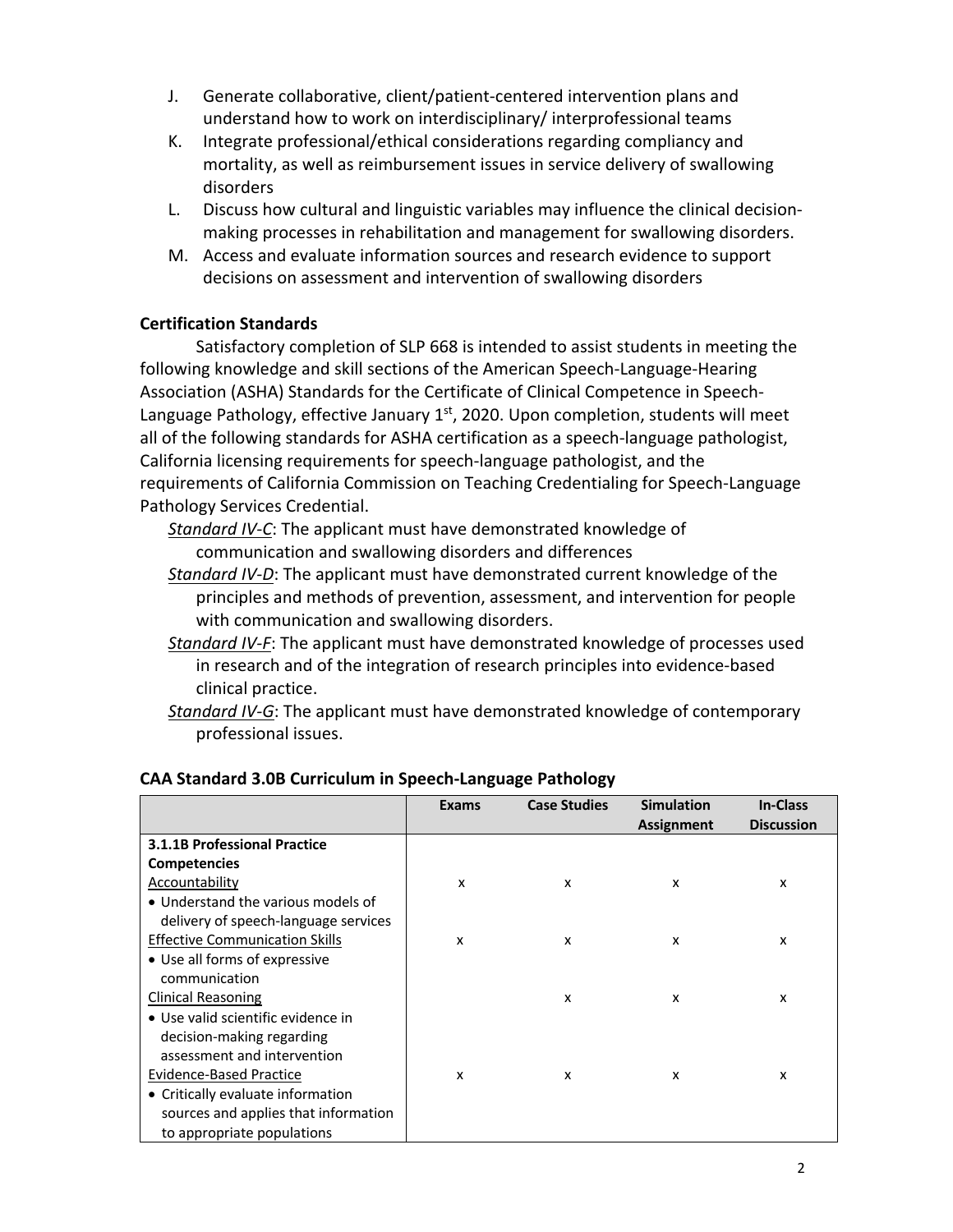|                                            | <b>Exams</b>              | <b>Case Studies</b>       | <b>Simulation</b> | <b>In-Class</b><br><b>Discussion</b> |
|--------------------------------------------|---------------------------|---------------------------|-------------------|--------------------------------------|
| • Integrate evidence in provision of       |                           |                           | <b>Assignment</b> |                                      |
| <b>SLP</b> services                        |                           |                           |                   |                                      |
| <b>Cultural Competence</b>                 | X                         | X                         | X                 | X                                    |
| • Understand the impact of the             |                           |                           |                   |                                      |
| cultural and linguistic variables of the   |                           |                           |                   |                                      |
| individuals served on delivery of          |                           |                           |                   |                                      |
| care.                                      |                           |                           |                   |                                      |
| <b>Professional Duty</b>                   |                           | X                         | X                 | x                                    |
| • Understand the roles and                 |                           |                           |                   |                                      |
| importance of                              |                           |                           |                   |                                      |
| interdisciplinary/interprofessional        |                           |                           |                   |                                      |
| assessment and intervention                |                           |                           |                   |                                      |
| 3.1.2B Foundations of Speech-              | $\boldsymbol{\mathsf{x}}$ | $\boldsymbol{\mathsf{x}}$ | X                 | x                                    |
| <b>Language Pathology Practice</b>         |                           |                           |                   |                                      |
| 3.1.3B Identification and Prevention       | X                         | X                         | X                 | X                                    |
| of Speech, Language, and Swallowing        |                           |                           |                   |                                      |
| <b>Disorders and Differences</b>           |                           |                           |                   |                                      |
| 3.1.4B Evaluation of Speech,               | $\boldsymbol{\mathsf{x}}$ | X                         | X                 | X                                    |
| Language, and Swallowing Disorders         |                           |                           |                   |                                      |
| and Differences                            |                           |                           |                   |                                      |
| 3.1.5B Intervention to Minimize the        | X                         | X                         | X                 | X                                    |
| <b>Effects of Changes in the Speech,</b>   |                           |                           |                   |                                      |
| Language, and Swallowing                   |                           |                           |                   |                                      |
| <b>Mechanisms</b>                          |                           |                           |                   |                                      |
| 3.1.6B General Knowledge and Skills        |                           |                           |                   |                                      |
| <b>Applicable to Professional Practice</b> |                           |                           |                   |                                      |
| • Engagement in contemporary               |                           | x                         | x                 | x                                    |
| professional issues and advocacy           |                           |                           |                   |                                      |

For detailed information, please visit

- ASHA 2020 Standards for the Certificate of Clinical Competence in Speech-Language Pathology: https://www.asha.org/Certification/2020-SLP-Certification-Standards/#4
- CAA 2017 Standards for Accreditation: https://caa.asha.org/wpcontent/uploads/Accreditation-Standards-Documentation-Guidance.pdf
- California Commission on Teacher Credentialing: https://www.ctc.ca.gov

#### **Course Modality**

Traditional Class: Face-to-face contact such as lecture, discussion, presentation, demonstration, and direct exchange of materials as the primary method of communication.

#### **Text**

#### Required Textbooks

• Murry, T., Carrau, R., & Chan, K. (2018). *Clinical management of swallowing*  disorders (4<sup>th</sup> ed.). San Diego, CA: Plural Publishing.

### Supplemental Reading

Assigned readings are posted on BeachBoard. See the course schedule and references. All content within the reading sources is the responsibility of the student. In class discussions will cover a portion of these readings but will not detail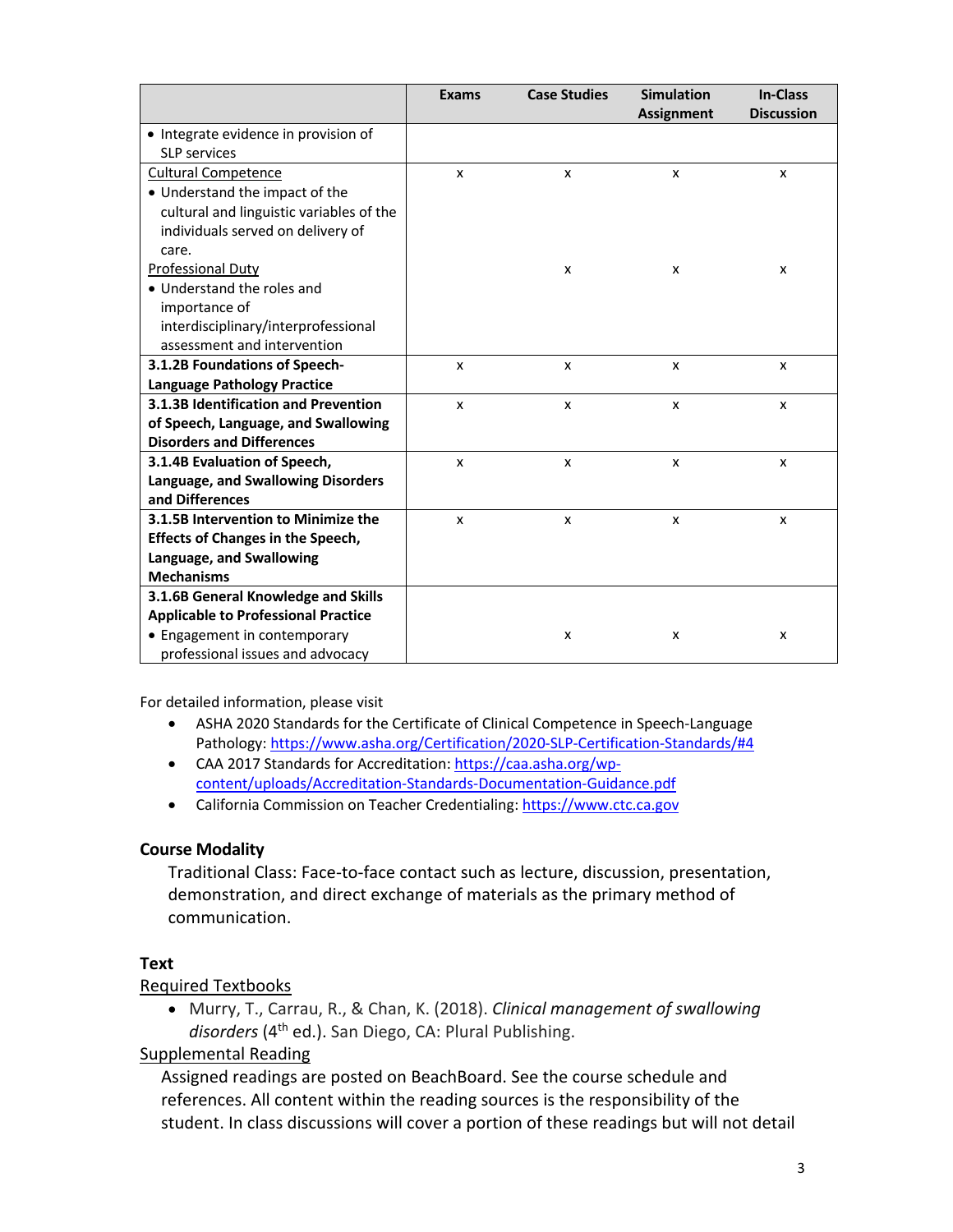every source at length.*Students will be expected to demonstrate mastery of ALL sources. Please read thoroughly and make every effort to ask questions and clarify information not understood within the readings.* 

Within the context of this course we will discuss neuroanatomy and neurophysiology as it pertains to dysphagia; however, this course is NOT designed as an introduction to gross neuroanatomy. Students should be familiar with the important structures and gross functions of the Central and Peripheral Nervous Systems. A brief review will be provided in the initial lectures specific to swallowing disorders. It is HIGHLY RECOMMENDED that all students review relevant past coursework.

#### **Course Outline/Schedule**

*\*This course schedule/outline is tentative. The instructor reserves the right to change/modify it if deemed appropriate.*

| <b>Date</b>           | Topic(s)                                                                                       | <b>Required Reading</b>                                                                 | <b>Exam/Project Due</b>                                              |
|-----------------------|------------------------------------------------------------------------------------------------|-----------------------------------------------------------------------------------------|----------------------------------------------------------------------|
| Week 1<br>8/30/2019   | • Course syllabus<br>• Anatomy and physiology of the<br>swallowing mechanism                   | · Murry, Carrau, & Chan<br>(M, C, & C) Ch 2                                             | Note: Please review the<br>related undergraduate<br>course material. |
| Week 2<br>9/06/2019   | • Causes and characteristics of<br>dysphagia: Neurologic disorders<br>and esophageal disorders | • M, C, & C Ch 3<br>• Martino, et al (2005)                                             |                                                                      |
| Week 3<br>9/13/2019   | • Causes and characteristics of<br>dysphagia: Oncologic disorders<br>and respiratory disorders | • M, C, & C Ch 4                                                                        |                                                                      |
| Week 4<br>9/20/2019   | • Instrumental swallowing<br>evaluation                                                        | • M, C, & C Ch 6                                                                        |                                                                      |
| Week 5<br>9/27/2019   | · Clinical, non-instrumental<br>evaluation of dysphagia                                        | • M, C, & C Ch 5<br>· Hassan & Aboloyoun<br>(2014)                                      | <b>Exam #1</b>                                                       |
| Week 6<br>10/04/2019  | · Clinical, non-instrumental<br>evaluation of dysphagia (cont.)                                | • Umay, E. et al. (2013)                                                                |                                                                      |
| Week 7<br>10/11/2019  | · Pediatric dysphagia assessment<br>and management                                             | • M, C, & C Ch 9<br>• Arvedson, J. (2008)                                               | Case Study #1                                                        |
| Week 8<br>10/18/2019  | • Surgical treatment of dysphagia<br>• Prosthetic management of<br>dysphagia                   | • M, C, & C Ch 11                                                                       |                                                                      |
| Week 9<br>10/25/2019  | • Compensatory treatment of<br>swallowing disorders                                            | • M, C, & C Ch 7 (p. 115-<br>124)                                                       |                                                                      |
| Week 10<br>11/01/2019 | • Rehabilitative treatment of<br>swallowing disorders                                          | • M, C, & C Ch 7 (p. 124-<br>134)<br>• Troche, MS., et al (2010)                        | Exam #2                                                              |
| Week 11<br>11/08/2019 | • Other swallowing treatment<br>methods                                                        | • M, C, & C Ch 7 (p. 134-<br>140)<br>· Johnson, D., Herring, H.,<br>& Daniels, S (2014) |                                                                      |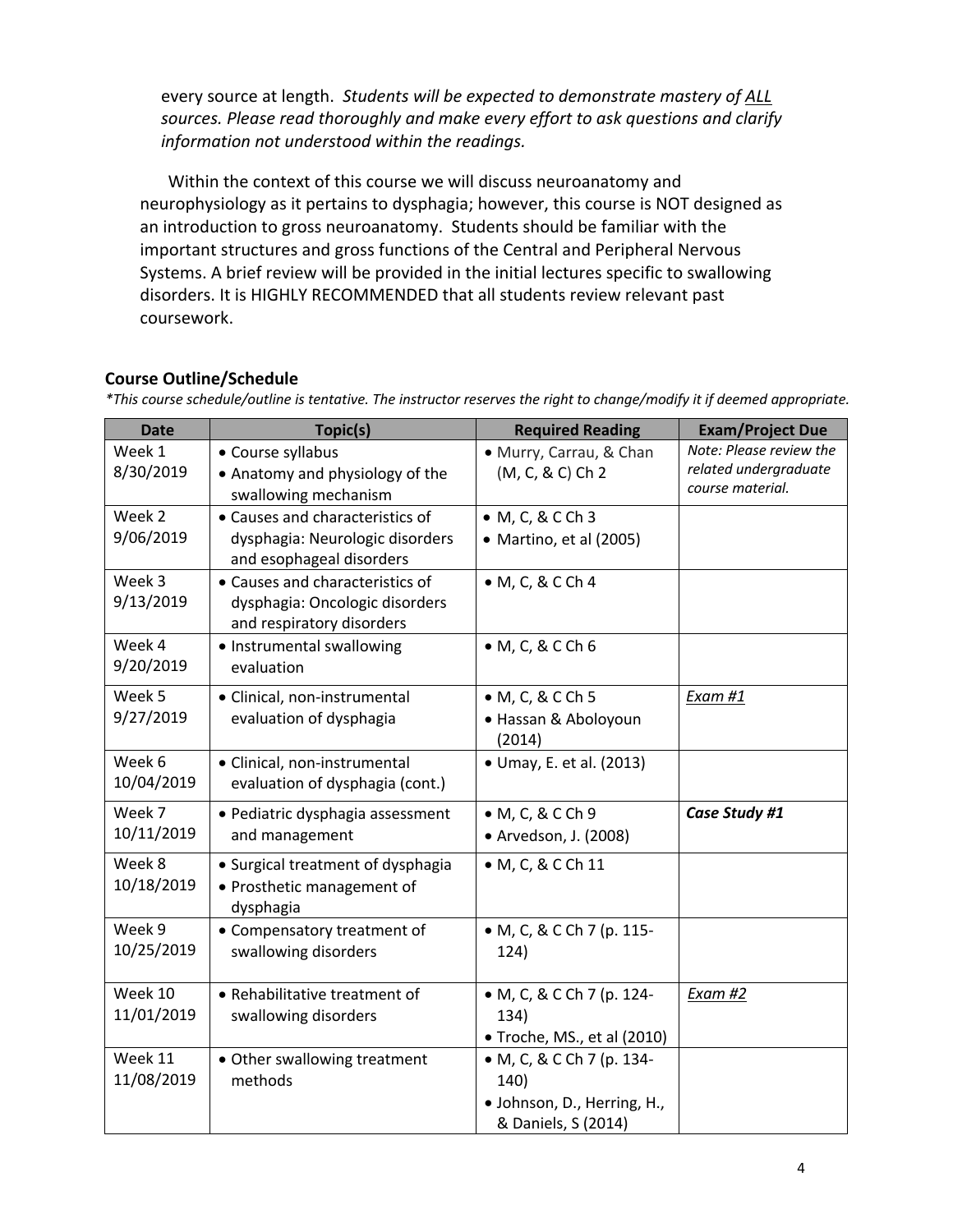| Date                     | Topic(s)                                                                      | <b>Required Reading</b>                            | <b>Exam/Project</b><br>Due             |
|--------------------------|-------------------------------------------------------------------------------|----------------------------------------------------|----------------------------------------|
| Week 12<br>11/15/2019    | • Nutrition and Diets<br>• Malnutrition and dehydration                       | $\bullet$ M, C, & C Ch 8                           | Case Study #2                          |
| Week 13<br>11/22/2019    | Simucase                                                                      | • Johnson, D., Herring, H., &<br>Daniels, S (2014) | <b>Simulation</b><br><b>Assignment</b> |
| Week 14<br>11/29/2019    | Thanksgiving Holiday (campus closed)                                          |                                                    |                                        |
| Week 15<br>12/06/2019    | • Ethical consideration of<br>dysphagia management                            | • Kenny, B. (2015)                                 | Exam #3                                |
| Final Exam<br>12/13/2019 | Oral<br>Final Exam 12/13/2019 (Friday) 10:15am-12:15pm<br><b>Presentation</b> |                                                    |                                        |

#### **Methods of Presentation**

- A. Lecture
- B. Discussion
- C. Case Studies
- D. Audio/Video Presentations

#### **Course Requirements**

- 1. Three Exams
	- 60 points each. 180 points total.
	- Format: Fill-in-the-blank, short-answer, and essay questions
- 2. Case Study 1- Assessment Assignment
	- 30 Points*.* Individual project
	- An outline of requirements will be distributed and discussed in class.
- 3. Case Study 2- Treatment Assignment
	- 30 Points*.* Individual project
	- An outline of requirements will be distributed and discussed in class.
- 4. Oral Presentation
	- 30 Points. Group project
	- An outline of requirements will be distributed and discussed in class.
- 5. Simulation Assignment
	- 20 Points*.* Individual project
	- An outline of requirements will be distributed and discussed in class.
- 6. Attendance and Participation
	- 10 Points total.
	- *One* point will be deducted from the final total points for EACH missing class.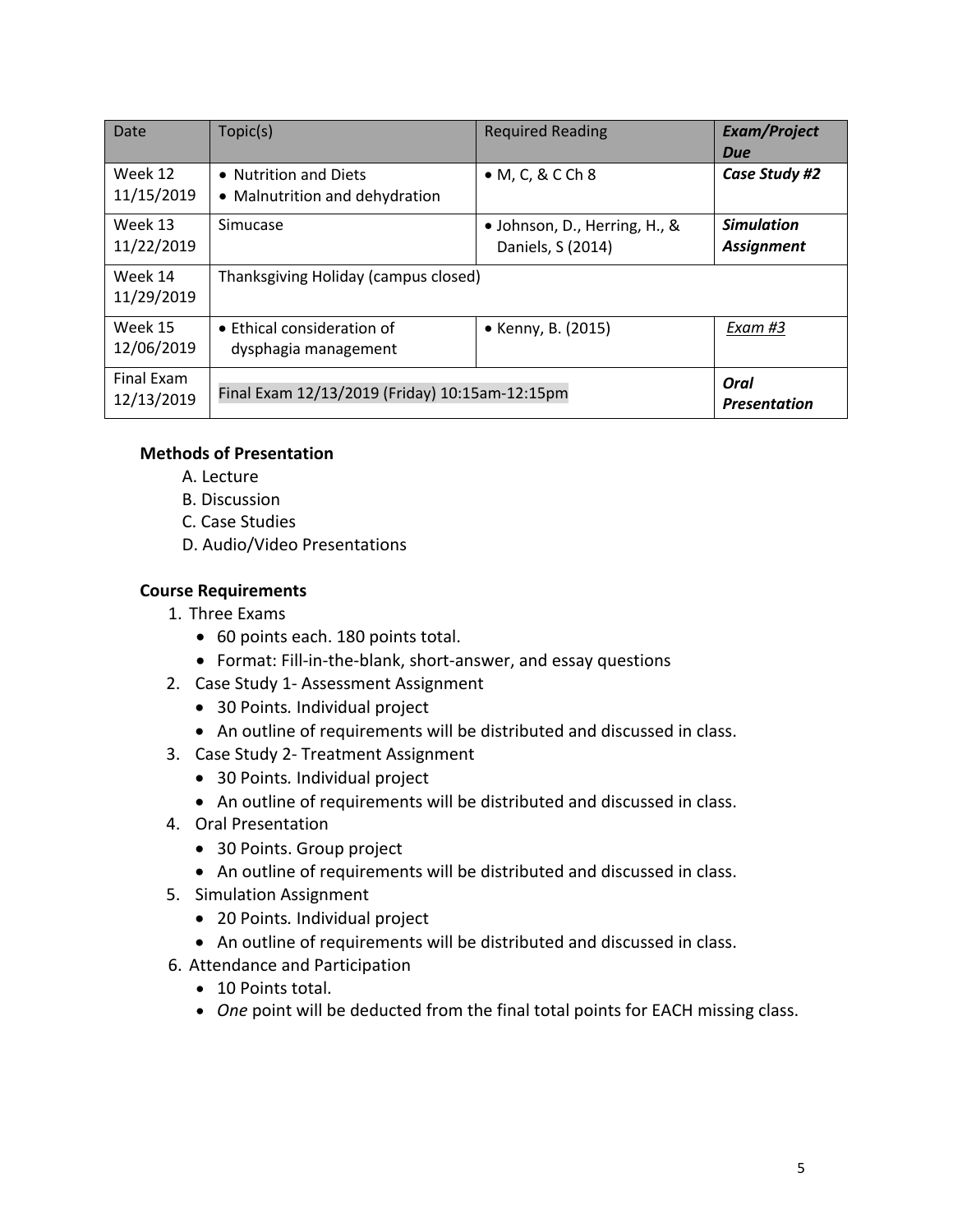### **Methods of Evaluation for Grading**

| <b>Assessment Description</b>     | <b>Student Learning</b><br>Outcome (SLO) | % of Course Grade |
|-----------------------------------|------------------------------------------|-------------------|
| Case Study #1 (30)                | SLO A-F, J-L                             | 10 %              |
| Case Study #2 (30)                | SLO A-M                                  | 10%               |
| Simulation Assignment (20)        | SLO A-M                                  | 6.67%             |
| Oral Presentation (30)            | SLO A-M                                  | 10%               |
| Exam #1 $(60)$                    | SLO A-F                                  | 20 %              |
| Exam #2 (60)                      | SLO A-H                                  | 20 %              |
| Exam #3 $(60)$                    | SLO A-J                                  | 20 %              |
| Attendance and participation (10) | SLO A-M                                  | 3.33 %            |
| Total Points= 300                 |                                          |                   |

Grades are distributed as follows (total points for this course is 300 points):

| 90-100%<br>(270 points and above)        |       | = A Performance at the highest level showing<br>sustained excellence.           |
|------------------------------------------|-------|---------------------------------------------------------------------------------|
| 80-89%<br>(240-269.9 points)             |       | = B Performance at high level showing consistent and<br>effective achievement.  |
| 70-79%<br>$(210 - 239.9 \text{ points})$ |       | = C Performance at an adequate level meeting basic<br>requirement.              |
| 60-69%<br>(180-209.9 points)             |       | $=$ D Performance is less than adequate meeting<br>minimum course requirements. |
| Below 60%<br>(Less than 180 points)      | $=$ F | Performance in which minimal course<br>requirements have not been met.          |

*The instructor reserves the right to adjust the above percentages (either up or down) or to utilize a curve distribution for grade assignment, in order to most accurately reflect student performance, consistent with the University's definitions for grade assignment, as discussed in University Course Catalog, under General Regulations and Procedures: Grades and Grading Procedures.*

#### **Lecture Notes**

The instructor may provide lecture notes for lecture topics. However, the lecture notes do not represent all course content. The student is responsible for all assigned readings, projects, and in-class discussions/activities.

#### **Attendance Policies**

*Attendance is mandatory for this course*. One point will be deducted from the final total points for EACH missing class. Students are expected to attend all scheduled class meetings, including scheduled examinations. Non-university-excused absences or university-excused absences without valid and official documents are not acceptable and will further affect your final grade.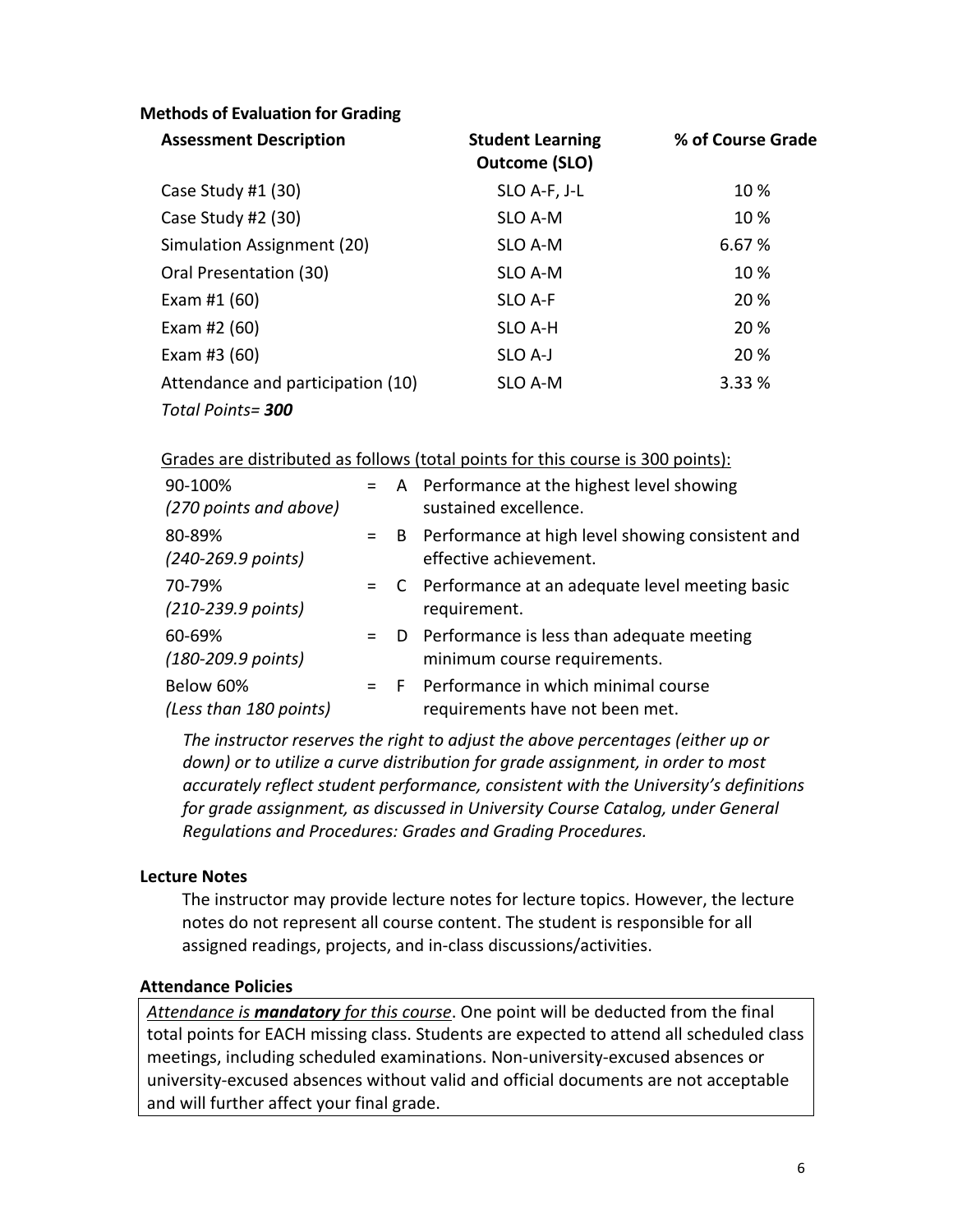Students may have a valid reason to miss a class. When any of the following reasons directly conflict with class meeting times, students are responsible for informing faculty members, of the reason for the absence and for arranging to make up missed assignments, tests, quizzes, and class work insofar as this is possible. Excused absences include, but are not limited to:

- A. Illness or injury to the student, or medical condition, including those related to pregnancy
- B. Death, injury, or serious illness of an immediate family member. An immediate family member is defined as a close relative, or a person residing in the immediate household of the student
- C. Religious reasons (California Education Code section 89320)
- D. Jury duty, military service, or government obligation
- E. University sanctioned or approved activities (examples include but are not limited to: artistic performances, participation in scholarly conferences and presentations, intercollegiate athletic activities, student government, required class field trips, etc.)

Faculty members are not obligated to consider other absences as excused. The earliest possible notification is preferred for all excused absences. Advance notification minimally one week in advance is required and verification may be requested for the following absences: Jury duty, military service, or other government obligation; religious reasons; university-sanctioned or approved activities.

### **Statement of Non-discrimination**

California State University, Long Beach is committed to maintaining an inclusive learning community that values diversity and fosters mutual respect. All students have the right to participate fully in university programs and activities free from discrimination, harassment, sexual violence, and retaliation. Students who believe they have been subjected to discrimination, harassment, sexual violence, or retaliation on the basis of a protected status such as age, disability, gender, gender identity/expression, sexual orientation, race, color, ethnicity, religion, national origin, veteran/veteran status or any other status protected by law, should contact the Office of Equity & Diversity at (562) 985-8256, University Student Union (USU) Suite 301, http://www.csulb.edu/depts/oed/.

### *Statement of Accessibility*

All instructors shall be familiar with best practices in making their syllabus and course documents accessible to all students and upon request provide the format need for the student. Instructors can access best practices at the following link. http://www.csulb.edu/divisions/aa/academic\_technology/itss/course\_materials/accessibility/

### *Accommodation*

It is the student's responsibility to notify the instructor in advance of the need for accommodation of a university verified disability (PS 11-07, Course Syllabi and Standard Course Outlines).

Students needing special consideration for class format and schedule due to religious observance or military obligations must notify the instructor in advance of those needs.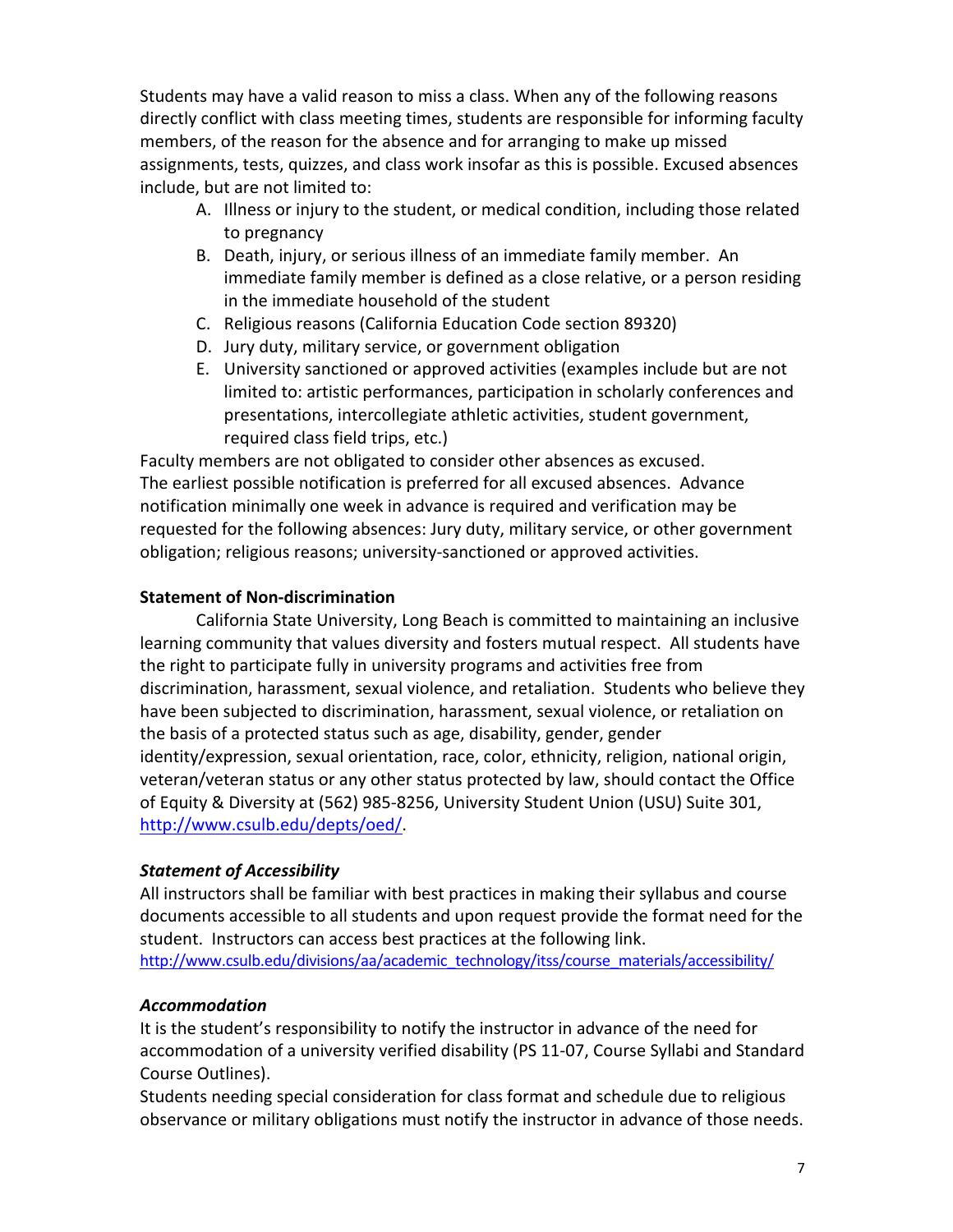Students who require additional time or other accommodation for assignments must secure verification/assistance from the CSULB Bob Murphy Access Center (BMAC) office located at Student Success Center (SSC) Room 110. The telephone number is (562)985-5401.

Accommodation is a process in which the student, BMAC, and instructor each play an important role. Students contact BMAC so that their eligibility and need for accommodation can be determined. BMAC identifies how much time is required for each exam. The student is responsible for discussing his/her need with the instructor and for making appropriate arrangements. Students who are eligible to receive accommodation should present an Accommodation Cover Letter and a BMAC Student/Teacher Testing Agreement Form to the instructor as early in the semester as possible, but no later than a week before the first test. (It takes one week to schedule taking an exam at the BMAC office.) The instructor welcomes the opportunity to implement the accommodations determined by BMAC. Please ask the instructor if you have any questions.

#### *Cheating and Plagiarism (CSULB Catalog, AY 2019-2020)*

#### *Definition of Plagiarism*

Plagiarism is defined as the act of using the ideas or work of another person or persons as if they were one's own, without giving credit to the source. Such an act is not plagiarism if it is ascertained that the ideas were arrived at through independent reasoning or logic or where the thought or idea is common knowledge. Acknowledge of an original author or source must be made through appropriate references, i.e., quotation marks, footnotes, or commentary. Examples of plagiarism include, but are not limited to, the following: the submission of a work, either in part or in whole, completed by another; failure to give credit for ideas, statements, facts or conclusions which rightfully belong to another; in written work, failure to use quotation marks when quoting directly from another, whether it be a paragraph, a sentence, or even a part thereof; or close and lengthy paraphrasing of another's writing or programming. A student who is in doubt about the extent of acceptable paraphrasing should consult the instructor. Students are cautioned that, in conducting their research, they should prepare their notes by (a) either quoting material exactly (using quotation marks) at the time they take notes from a source; or (b) departing completely from the language used in the source, putting the material into their own words. In this way, when the material is used in the paper or project, the student can avoid plagiarism resulting from verbatim use of notes. Both quoted and paraphrased materials must be given proper citations.

### *Definition of Cheating*

Cheating is defined as the act of obtaining or attempting to obtain or aiding another to obtain academic credit for work by the use of any dishonest, deceptive or fraudulent means. Examples of cheating during an examination would include, but not be limited to the following: copying, either in part or in whole, from another test or examination; discussion of answers or ideas relating to the answers on an examination or test unless such discussion is specifically authorized by the instructor; giving or receiving copies of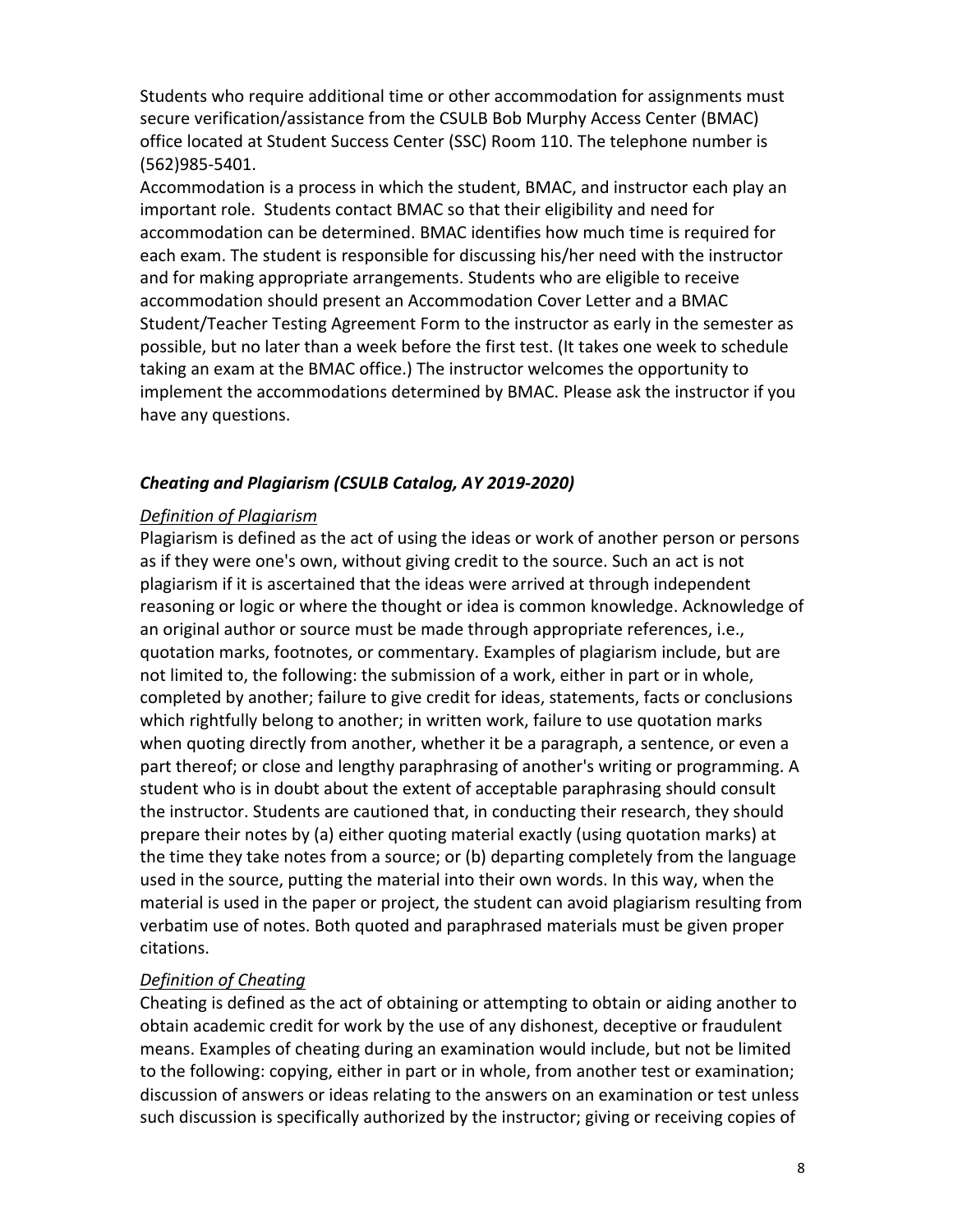an exam without the permission of the instructor; using or displaying notes; "cheat sheets," or other information or devices inappropriate to the prescribed test conditions, as when the test of competence includes a test of unassisted recall of information, skill, or procedure; allowing someone other than the officially enrolled student to represent the same. Also included are plagiarism as defined and altering or interfering with the grading procedures. It is often appropriate for students to study together or to work in teams on projects. However, such students should be careful to avoid use of unauthorized assistance, and to avoid any implication of cheating, by such means as sitting apart from one another in examinations, presenting the work in a manner which clearly indicates the effort of each individual, or such other method as is appropriate to the particular course.

### *Academic Action*

"One or more of the following academic actions are available to the faculty member who finds a student has been cheating or plagiarizing. These options may be taken by the faculty member to the extent that the faulty member considers the cheating or plagiarism to manifest the student's lack of scholarship or to reflect on the student's lack of academic performance in the course. These actions may be taken without a request for or before the receipt of a Report from the Academic Integrity Committee.

- A. Review no action.
- B. An oral reprimand with emphasis on counseling toward prevention of further occurrences;
- C. A requirement that the work be repeated;
- D. Assignment of a score of zero (0) for the specific demonstration of competence, resulting in the proportional reduction of final course grade;
- E. Assignment of a failing final grade;
- F. Referral to the Office of Judicial Affairs for possible probation, suspension, or expulsion."

# *Withdrawal Policy*

Regulations governing the refund of student fees in the California State University system are prescribed by the CSU Board of Trustees; see California Code of Regulations, Title 5, Education, Section 41802.

Withdrawal during the first two weeks of instruction

Students may withdraw during this period and the course will not appear on their permanent records.

Withdrawal after the second week of instruction and prior to the final three weeks of the regular semester (20% of a non-standard session) of instruction:

Withdrawals during this period are permissible only for serious and compelling reasons. The approval signatures of the instructor and department chair are required. The request and approvals shall state the reasons for the withdrawal. Students should be aware that the definition of "serious and compelling reasons" as applied by faculty and administrators may become narrower as the semester progresses. Copies of such approvals are kept on file by Enrollment Services.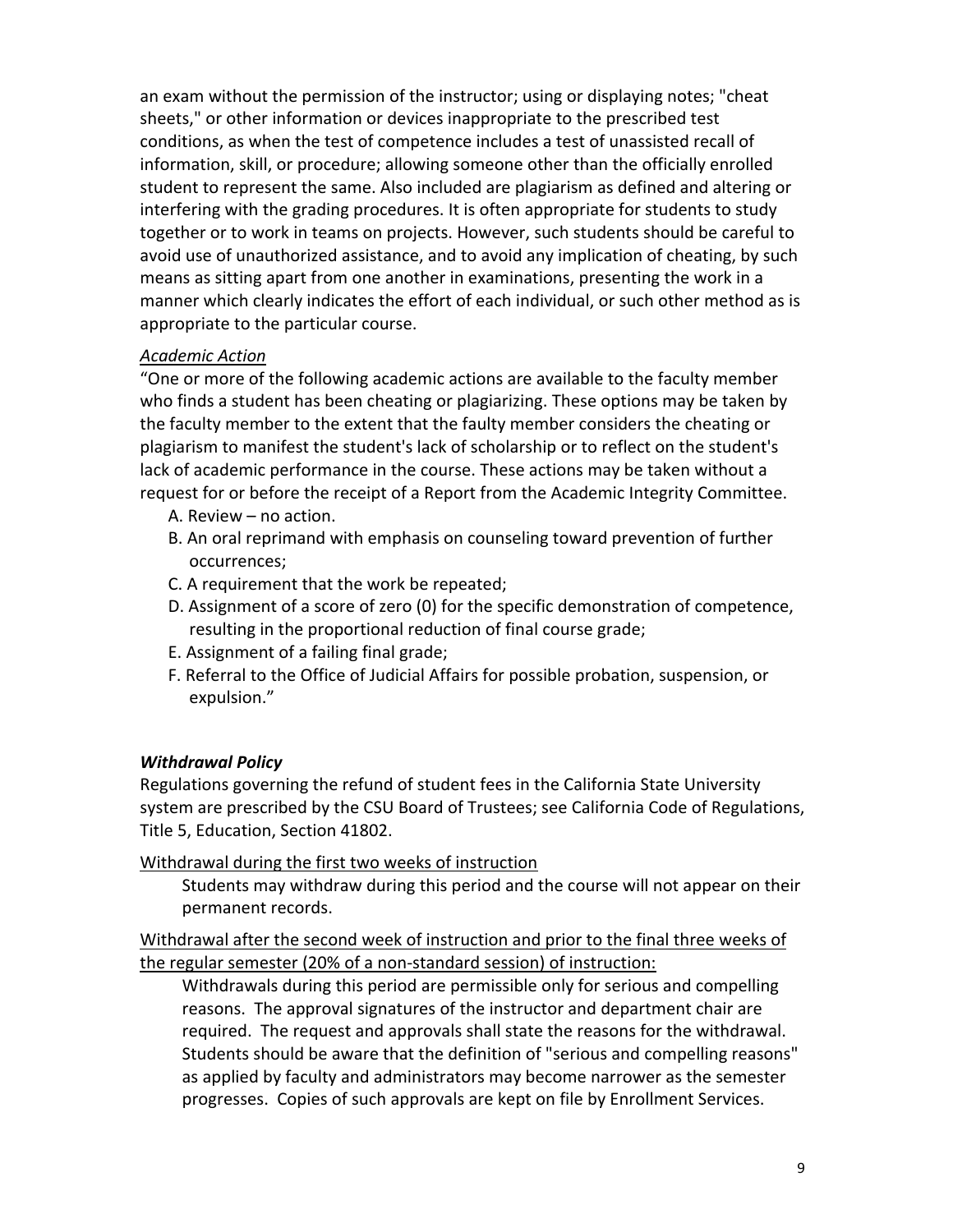Withdrawal during the final three weeks of instruction:

Withdrawal during the final three weeks of instruction are not permitted except in cases such as accident or serious illness where the circumstances causing the withdrawal are clearly beyond the student's control and the assignment of an Incomplete is not practical. Ordinarily, withdrawal in this category will involve total withdrawal from the campus except that a Credit/No Credit grade or an Incomplete may be assigned for other courses in which sufficient work has been completed to permit an evaluation to be made. Request for permission to withdraw under these circumstances must be made in writing on forms available from Enrollment Services. The requests and approvals shall state the reasons for the withdrawal. These requests must be approved by the instructor of record, department chair (or designee), college dean (or designee), and the academic administrator appointed by the president to act in such matters. Copies of such approvals are kept on file by Enrollment Services.

### Limits on Withdrawal:

No undergraduate student may withdraw from more than a total of 18 units. This restriction extends throughout the entire undergraduate enrollment of a student at CSULB for a single graduation, including special sessions, enrollment by extension, and re-enrolling after separation from the University for any reason. The following exceptions apply:

- Withdrawals prior to the end of the second week of a semester (13%) of instruction at CSULB,
- Withdrawals in terms prior to fall 2009 at CSULB,
- Withdrawals at institutions other than CSULB, and
- Withdrawals at CSULB for exceptional circumstances such as serious illness or accident (the permanent academic record will show these as a WE to indicate the basis for withdrawal).

### Medical Withdrawal:

CSULB may allow a student to withdraw without academic penalty from classes if the following criteria are met:

- A completed Medical Withdrawal Form, including any required documentation, is submitted to Enrollment Services before the end of the semester, and
- The student presents evidence to demonstrate that a severe medical or debilitating psychological condition prevented the student from attending and/or doing the required work of the courses to the extent that it was impossible to complete the courses.

### *Campus Behavior*

### *Civility Statement*

California State University, Long Beach, takes pride in its tradition of maintaining a civil and non-violent learning, working, and social environment. Civility and mutual respect toward all members of the University community are intrinsic to the establishment of excellence in teaching and learning. They also contribute to the maintenance of a safe